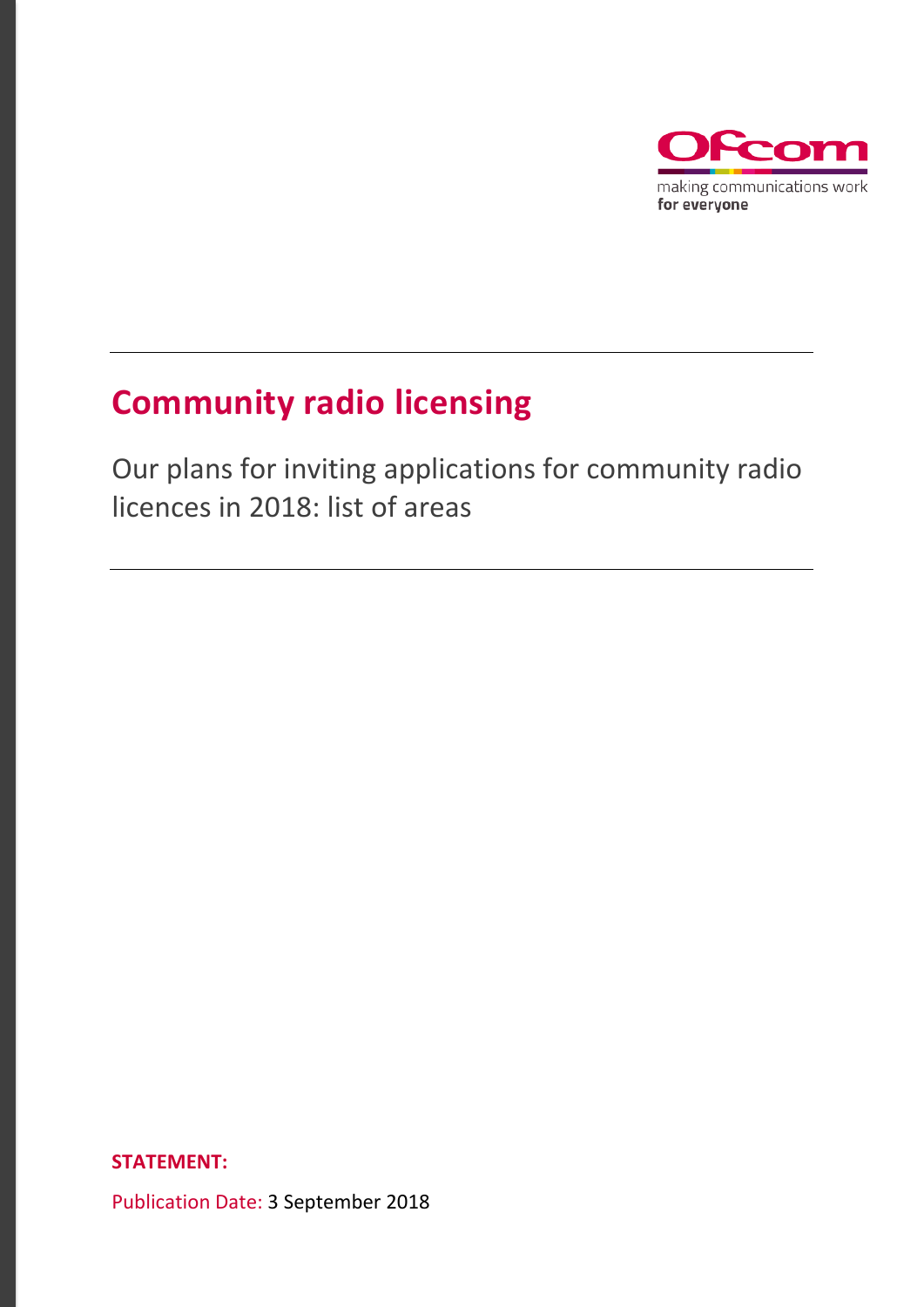### About this document

In November 2017 we invited expressions of interest from groups interested in applying for a community radio licence. We received 90 expressions of interest by the deadline. As a result, we issued a short statement in June 2018 saying that we had decided to invite applications for new licences in some areas later this year.

This document lists the 43 areas for which we will invite applications. The list is drawn from the expressions of interest we received by the deadline. We have used the priorities which were set out in our 'call for expressions of interest'<sup>[1](#page-1-0)</sup> to decide on the areas.

In the last quarter of 2018 we will publish an invitation to apply for a community radio licence in the areas listed (we will not accept applications from areas other than those listed).

For groups that submitted an expression of interest, and anyone else interested in applying for a community radio licence on FM, this document provides information about our plans.

 $\overline{a}$ 

<span id="page-1-0"></span><sup>1</sup> [https://www.ofcom.org.uk/\\_\\_data/assets/pdf\\_file/0020/107570/call-expressions-interest.pdf](https://www.ofcom.org.uk/__data/assets/pdf_file/0020/107570/call-expressions-interest.pdf)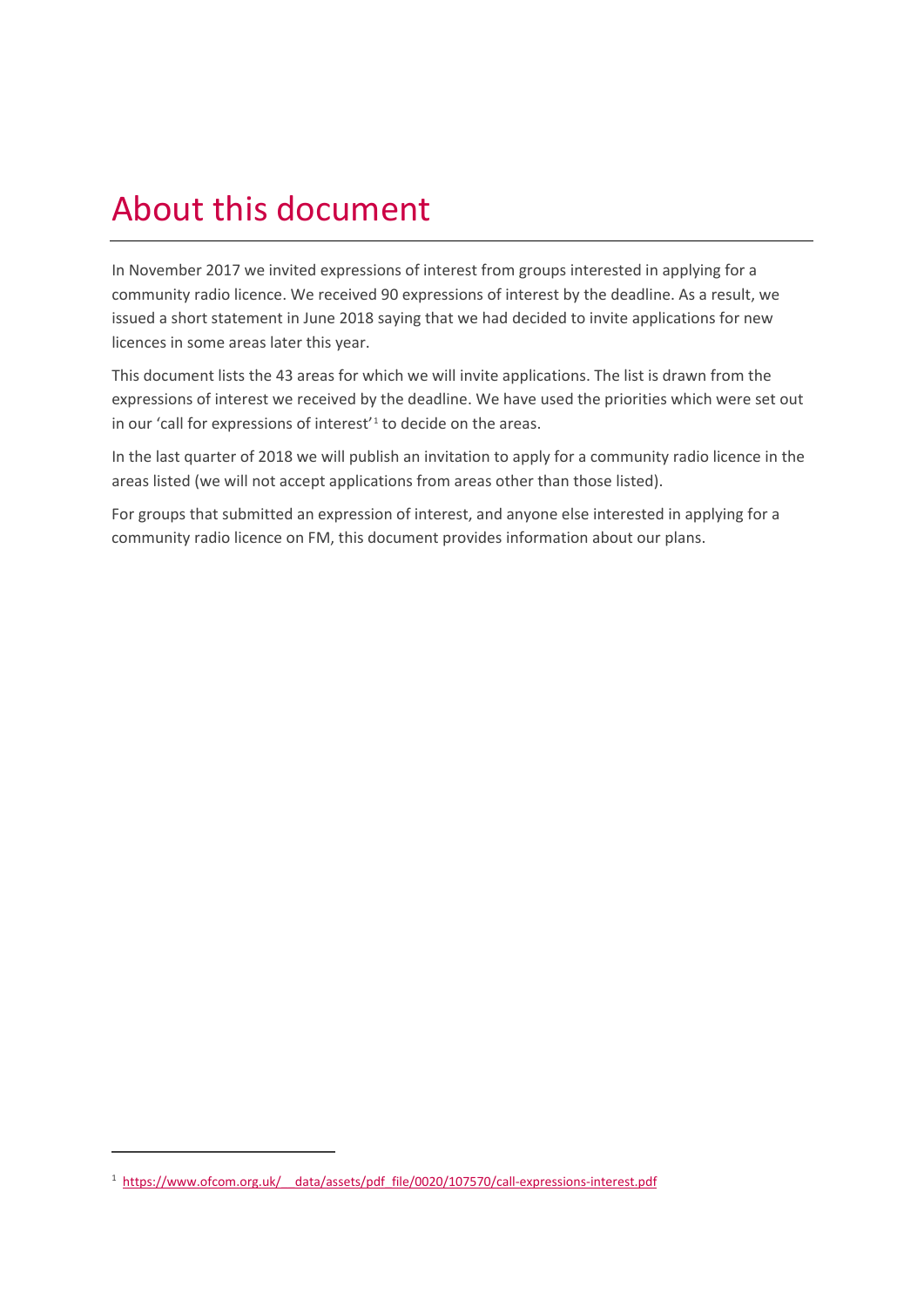### **Contents**

#### **Section**

| 1. Introduction                      |  |
|--------------------------------------|--|
| 2. Plans to invite more applications |  |
| 3. List of areas                     |  |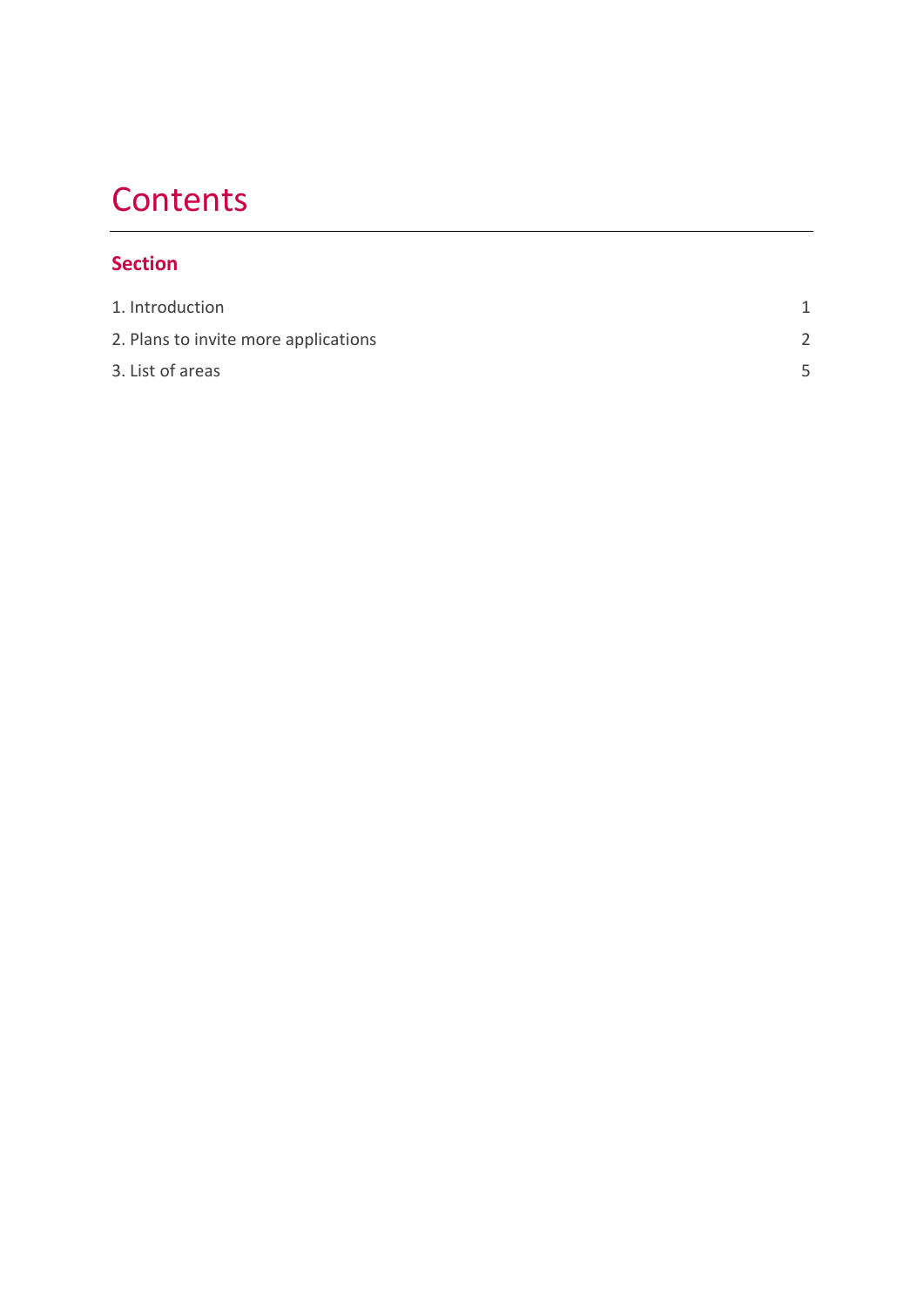### <span id="page-3-0"></span>1. Introduction

- 1.1 In November 2016, Ofcom consulted on plans for licensing more community radio services and changes to our technical policy. We published a statement in April 2017<sup>2</sup>.
- 1.2 As a result of this consultation we then embarked on a fourth round of community radio licensing, which commenced in April 2017. So far, we have invited applications in two phases. The two invitations, which listed specific areas for which we were willing to accept an application, were drawn up from the 98 expressions of interest for licences that we received in December 2016. There are over 260 community radio services broadcasting in the UK today.
- 1.3 We said in our April 2017 statement that after inviting applications for new licences, we would next invite existing stations to apply for an improvement to their existing coverage within their licensed coverage area or an extension to their existing licensed coverage area. We did this on 19 June 2018<sup>[3](#page-3-2)</sup>. We have started work on the applications for improvements to existing coverage which were received by the deadline (31 July 2018). After that work is completed, we will turn our attention to applications for extensions to existing coverage (the closing date for these applications is 18 September 2018).
- 1.4 Following on from improvements and extensions to existing licensed services, we will turn our attention to licensing some more new community radio services. The purpose of this statement is to list the areas where we plan to invite applications for community radio licences later this year.

 $\overline{a}$ 

<span id="page-3-1"></span><sup>2</sup> <https://www.ofcom.org.uk/consultations-and-statements/category-2/cr-future-licensing>

<span id="page-3-2"></span><sup>3</sup> [https://www.ofcom.org.uk/manage-your-licence/radio-broadcast-licensing/amend/invitation-apply-improvements](https://www.ofcom.org.uk/manage-your-licence/radio-broadcast-licensing/amend/invitation-apply-improvements-coverage-community-radio)[coverage-community-radio](https://www.ofcom.org.uk/manage-your-licence/radio-broadcast-licensing/amend/invitation-apply-improvements-coverage-community-radio)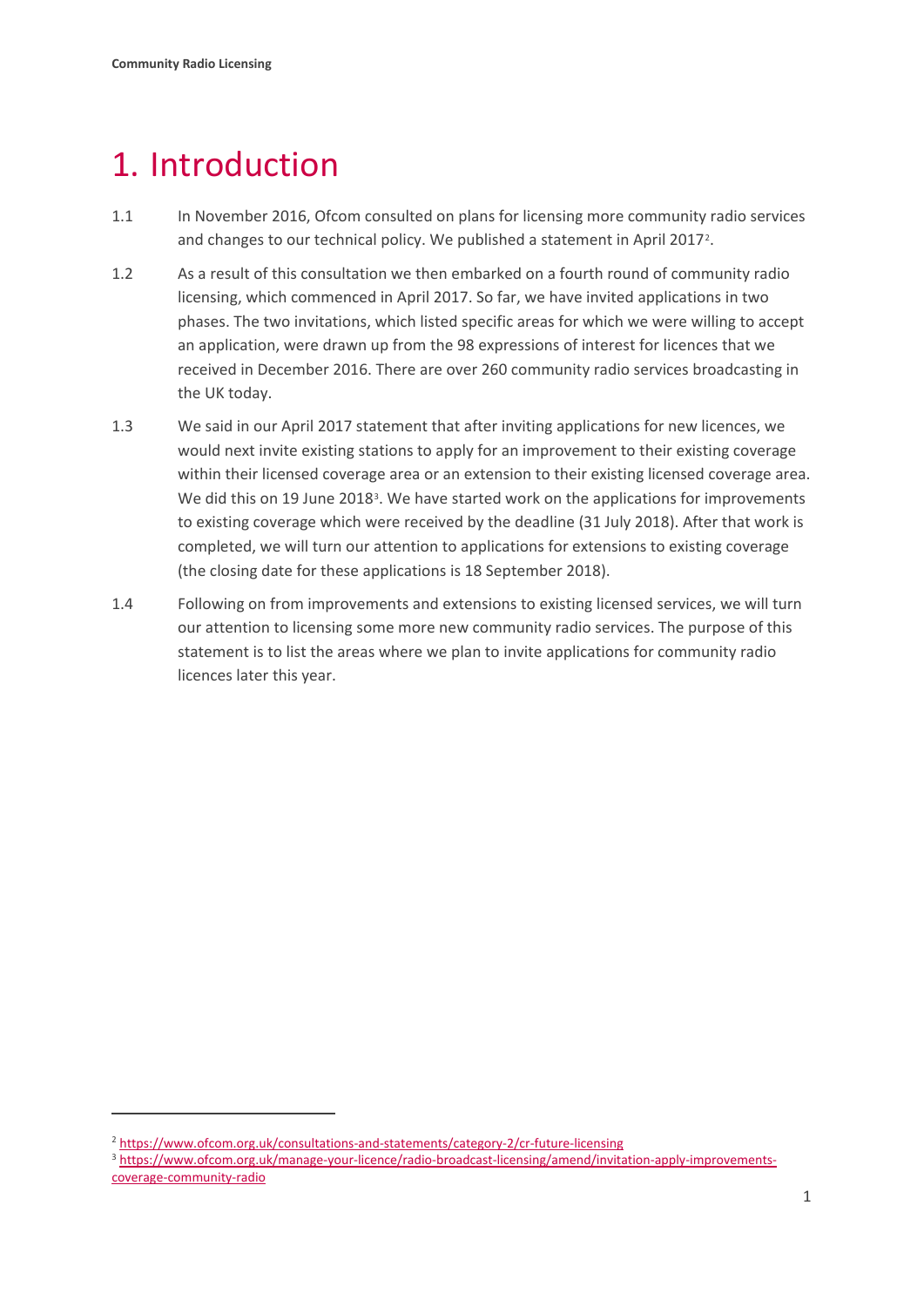# <span id="page-4-0"></span>2. Plans to invite more applications

### **Round 4: a third invitation to apply for community radio licences**

- 2.1 During 2017, several groups who missed the expressions of interest part of our November 2016 consultation contacted us to say that they wished to have the opportunity to apply for a community radio licence. As a result, we invited further expressions of interest in November 2017[4](#page-4-1) to help us understand the level of demand and where groups wished to apply for community radio licences.
- 2.2 We said that the responses we received would form the basis for a further invitation to apply for community radio licences. We added that *"we anticipate that we will have time to complete a further round of licensing before the licensing framework for small-scale DAB multiplexes is ready for us to implement"* (paragraph 1.2 in the call for expressions of interest). The legislation that will enable Ofcom to advertise and award small-scale DAB multiplex and service licences is under preparation, but not yet in place. As a result, we will have some time available to offer further analogue (FM) community radio licences.
- 2.3 Separately, as we said in paragraph 1.3 above, we have invited existing stations to apply to improve their coverage or extend their existing licensed coverage areas. The closing date for improvements has passed, and we have received over 80 applications. We do not know what the level of demand will be for extensions, but we wish to complete the majority of these requests before we start processing further applications for new licences.
- 2.4 When we invited expressions of interest for new licences in November 2017, we received 90 before the closing date. We have decided not to invite applications for every area for which we received an expression of interest for a variety of reasons.
- 2.5 When we invited expressions of interest we said *"If we receive a large number of expressions of interest, we may need to impose a limit on the number of areas for which we are willing to invite applications. In other words, we may not be able to invite applications for every area for which we have received an expression of interest"* (paragraph 1.6 in the call for expressions of interest).
- 2.6 We added that, in this case, we would prioritise as follows:
	- a) areas unserved by existing community radio services, and areas for which we have invited applications but not received any in our current round of licensing (see [our](https://www.ofcom.org.uk/manage-your-licence/radio-broadcast-licensing/apply-for-a-radio-broadcast-licence)  [website under 'apply for a community radio licence'](https://www.ofcom.org.uk/manage-your-licence/radio-broadcast-licensing/apply-for-a-radio-broadcast-licence) for lists of applications received during 2017);
	- b) areas not covered under a) for which we believe there is a reasonable likelihood of suitable FM frequencies being available;
	- c) any other areas.

**.** 

<span id="page-4-1"></span><sup>4</sup> [https://www.ofcom.org.uk/\\_\\_data/assets/pdf\\_file/0020/107570/call-expressions-interest.pdf](https://www.ofcom.org.uk/__data/assets/pdf_file/0020/107570/call-expressions-interest.pdf)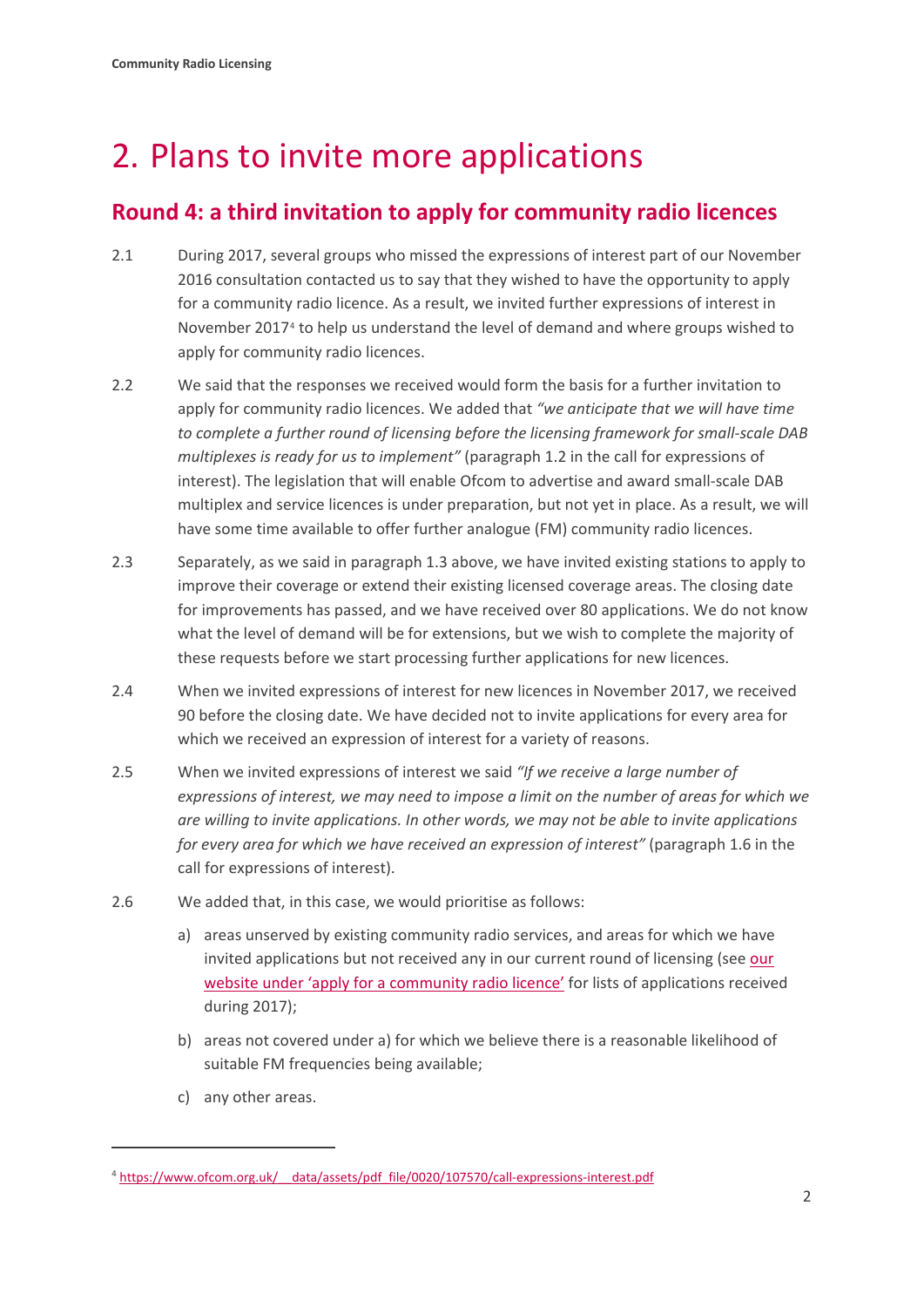- 2.7 We have used these priorities to draw up a list of areas for which we will invite applications from the 90 expressions of interest. All the places selected fell under priority 'a' (see paragraph 2.6). Some locations were not selected because, even though they did not have a community radio service for which their area or community was the main focus, they were overlapped by a service in a neighbouring area. In addition, some expressions of interest were disregarded because they were received after the deadline (6 December 2017). Also, some areas were excluded because the areas were those where community radio licences have recently been awarded.
- 2.8 We intend to invite applications for new community radio licences, on FM, in the last quarter of 2018 in 43 areas (see section 3 for the list of areas). We anticipate that we will only have sufficient time to invite, and process, applications for these areas before we start licensing small-scale DAB.

### **FM frequency availability**

- 2.9 Potential applicants should be aware that in many parts of the country there is a shortage of suitable FM frequencies and that this is particularly acute in urban and suburban areas, but some other areas are affected too.
- 2.10 **It has been our policy for some time that we do not generally exclude areas from the applications process on estimated frequency availability grounds. Ofcom cannot guarantee the availability of suitable frequency resources to meet the needs of any applicant group in a particular area. This being the case, prospective community radio operators should note that applications are made entirely at their own risk and that the application fee will not be refunded if a suitable frequency cannot be found**.

#### **Next steps**

- 2.11 As we said in our statement of 19 June, in the last quarter of 2018 we will publish an invitation to apply. The invitation will include the areas listed in section 3, and we will not accept applications from areas other than those listed.
- 2.12 An invitation to apply for a community radio licence is not limited to the people who submitted an expression of interest, but it is limited to the areas for which we invite applications.
- 2.13 The closing date for applications will be approximately three months after the invitation is published.
- 2.14 Potential applicants may wish to familiarise themselves with the further information on community radio licensing that is available on our website. This includes community radio guidance, [10 years of community radio licensing: advice for applicants, an application form,](https://www.ofcom.org.uk/manage-your-licence/radio-broadcast-licensing/apply-for-a-radio-broadcast-licence) [and advice on choosing](https://www.ofcom.org.uk/manage-your-licence/radio-broadcast-licensing/apply-for-a-radio-broadcast-licence) a transmitter site.
- 2.15 Potential applicants are responsible for ensuring they keep themselves informed. We strongly recommend that anyone interested in applying for a licence should sign up for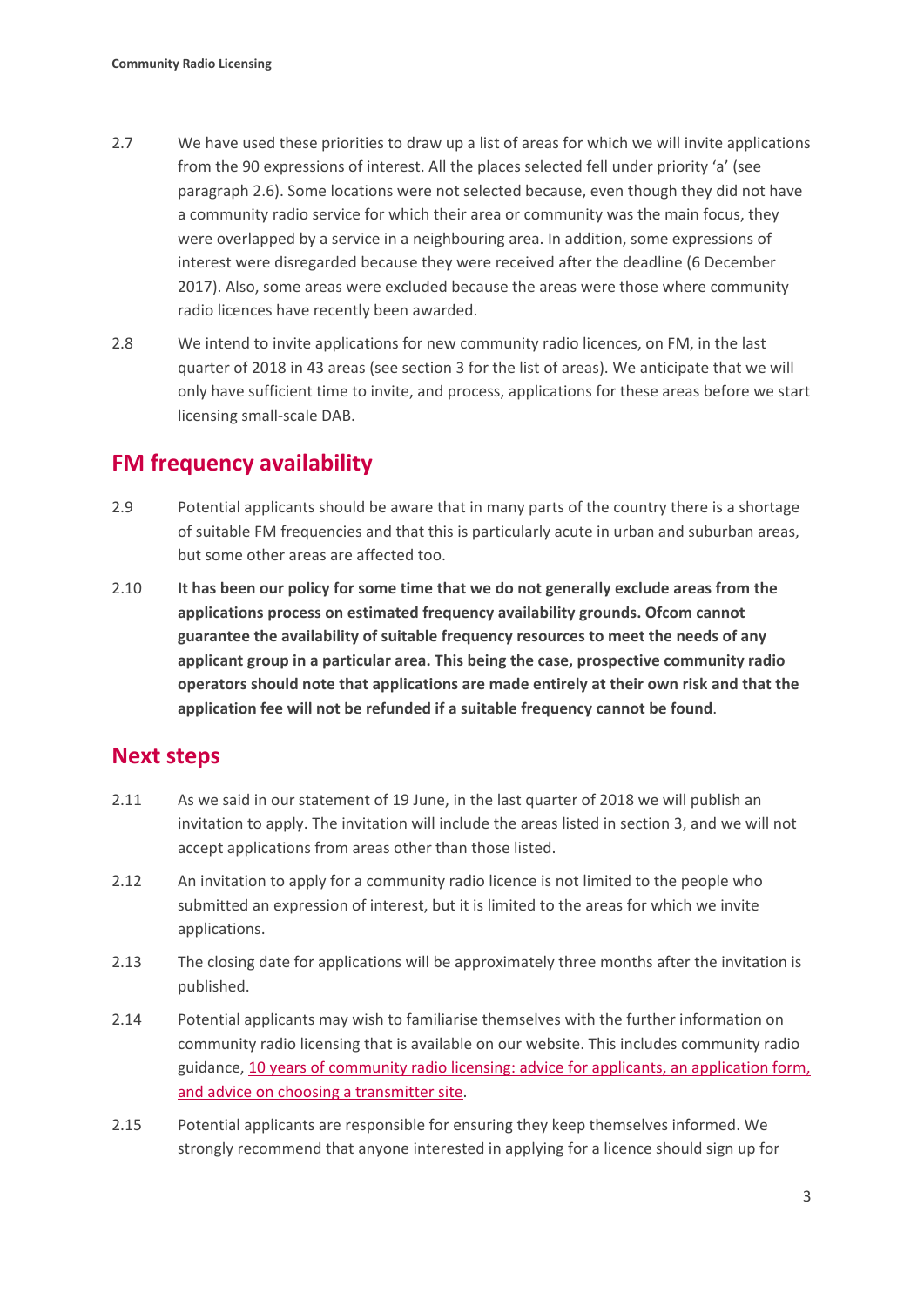Ofcom [broadcasting updates.](https://confirmsubscription.com/h/i/7D1B465C1F301F71) We will not be writing to anyone who submitted an 'expression of interest' with further information.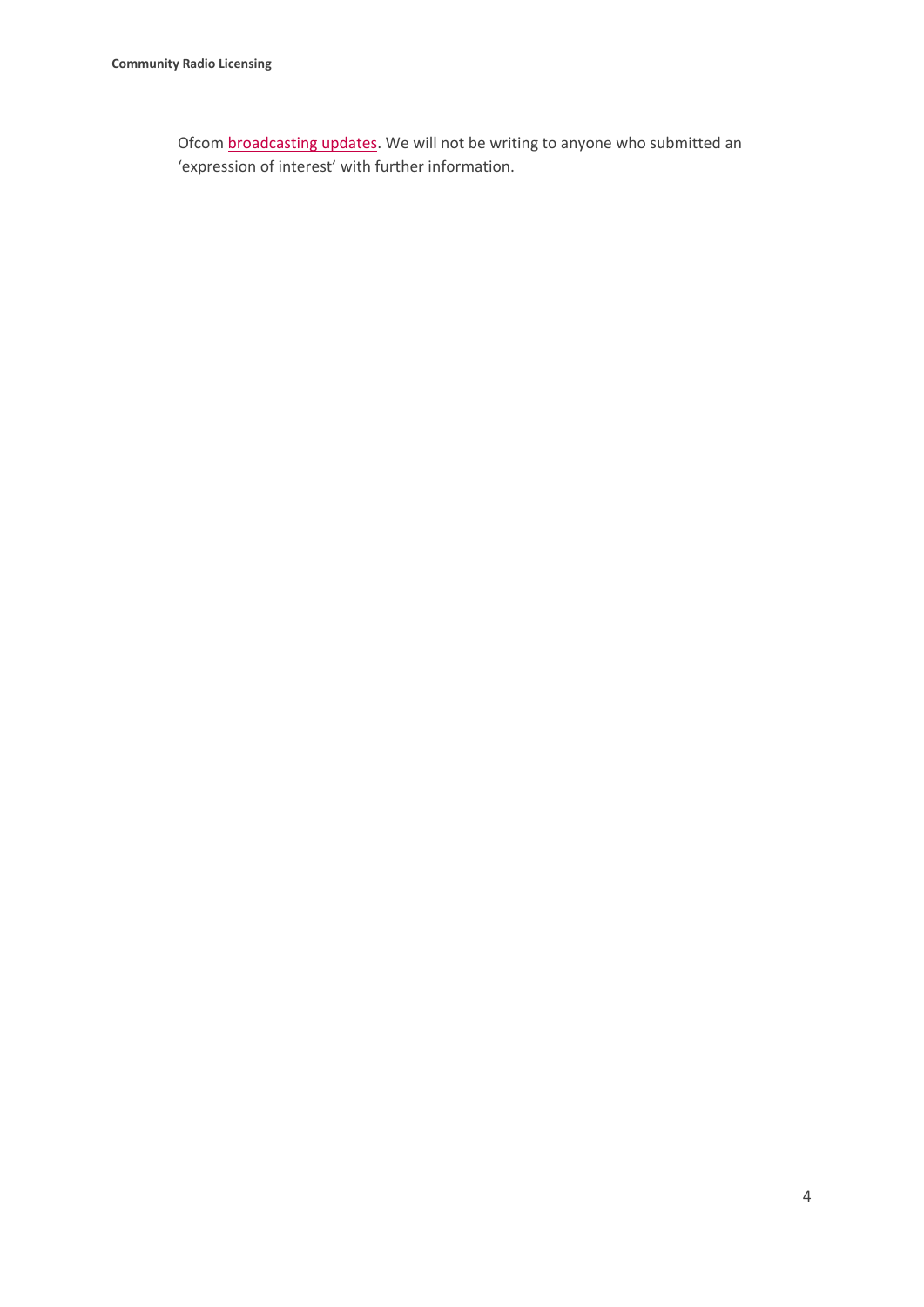## <span id="page-7-0"></span>3. List of areas

#### **The areas where we will invite applications for licences**

- 3.1 We will invite applications for community radio licences in the last quarter of 2018. The areas are listed below, and we will not accept applications for places other than those listed.
- 3.2 Some of the places listed cover a wide area (some are the result of more than one expression of interest in adjacent areas, for example). Applications can be considered for a location or locations within the area described, though applicants are encouraged to read our [Coverage & planning policy for analogue radio](https://www.ofcom.org.uk/__data/assets/pdf_file/0018/54621/analogue-coverage-policy.pdf) for guidance on coverage area policy (section 4).
- 3.3 **There is an acute shortage of suitable FM frequencies in many areas. Ofcom cannot guarantee the availability of suitable frequency resources to meet the needs of any applicant group. Prospective applicants should note that applications are made entirely at their own risk.**

| Area description (taken from one or more expressions of interest)                                            | <b>Nation</b> |
|--------------------------------------------------------------------------------------------------------------|---------------|
| Albrighton and Cosford (Shropshire)                                                                          | England       |
| Amersham and Chesham and the surrounding area (Buckinghamshire)                                              | England       |
| Borough of Scarborough (North Yorkshire)                                                                     | England       |
| Burghclere (Hampshire)                                                                                       | England       |
| Carlisle (Cumbria)                                                                                           | England       |
| Chesterfield (North Derbyshire)                                                                              | England       |
| Maryport, Workington, Whitehaven, Egremont (Cumbria)                                                         | England       |
| Clowne, Bolsover and Barlborough (Derbyshire)                                                                | England       |
| Dover (Kent)                                                                                                 | England       |
| Durham (County Durham)                                                                                       | England       |
| Eastleigh, Hampshire                                                                                         | England       |
| Faversham (Kent)                                                                                             | England       |
| Ferndown, Wimborne Minster, Corfe Mullen and Holt (Dorset)                                                   | England       |
| Hastings (East Sussex)                                                                                       | England       |
| Grimsby, Mablethorpe, Trusthorpe, Sutton-on-Sea, Chapel St Leonards,<br>Ingoldmells, Skegness (Lincolnshire) | England       |
| Lowestoft and north east Suffolk                                                                             | England       |